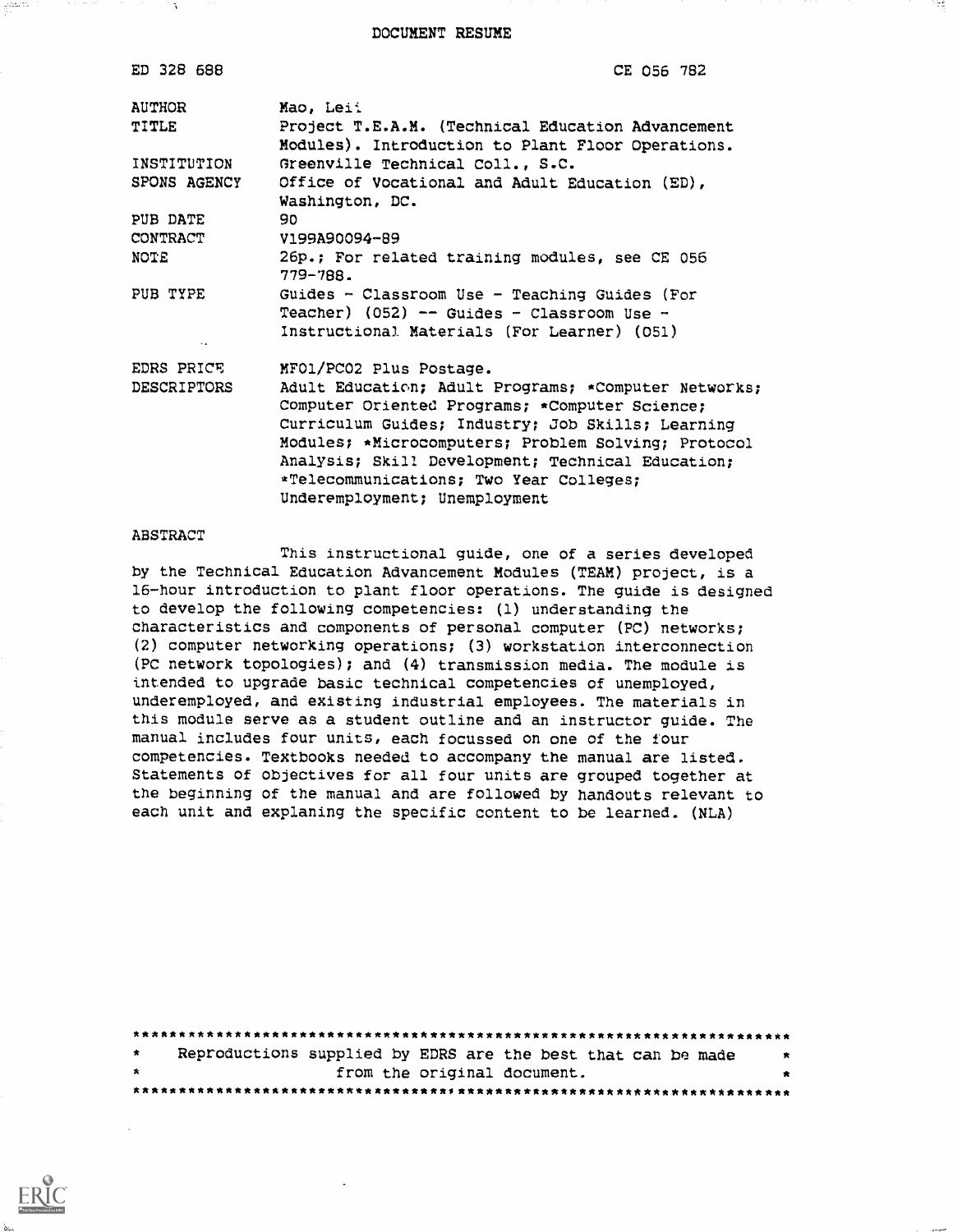## PROJECT IFAM. (Technical Education Advancement Modules)

To the contract of the contract of the contract of the contract of the contract of the contract of the contract of the contract of the contract of the contract of the contract of the contract of the contract of the contrac

# **INTRODUCTION TO** PLANT FLOOR OPERATIONS

**CONTRACTOR** 

**U.S. DEPARTMENT OF EDUCATION**<br>Office of Educational Research and Improvement<br>Office INFORMATION Office of Educational Resources INFORMATION

,

;t.

 $F_{\rm eff} = 1.1 \pm 0.00$  for  $F_{\rm eff} = 1.00$  for  $F_{\rm eff} = 1.00$  for  $F_{\rm eff} = 1.00$ 

e e de la proporcia del controlle del controlle del controlle del controlle del controlle de la controlle del<br>Controlle del controlle del controlle del controlle del controlle del controlle del controlle del controlle de

ð.

ÖĒ

 $\mathcal{X}$ ထ S)

 $\mathbf{C}$ 

 $\Omega$ 

This document has been reproduced as<br>received from the person or organization<br>onginating it.

onginating it.<br>I Minor changes have been made to improve<br>reproduction quality

Points of view or opinions stated in this document<br>ment do not necessarily represent official<br>CIERI position or policy.



 $\sim$   $\sim$ 

4,0

 $\mathscr{M}$  , ra a shekara

> "PERMISSION TO REPRODUCE THIS MATERIAL HAS BEEN GRANTED BY

 $12.29$ 

**TO THE EDUCATIONAL RESOURCES INFORMATION CENTER (ERIC)."**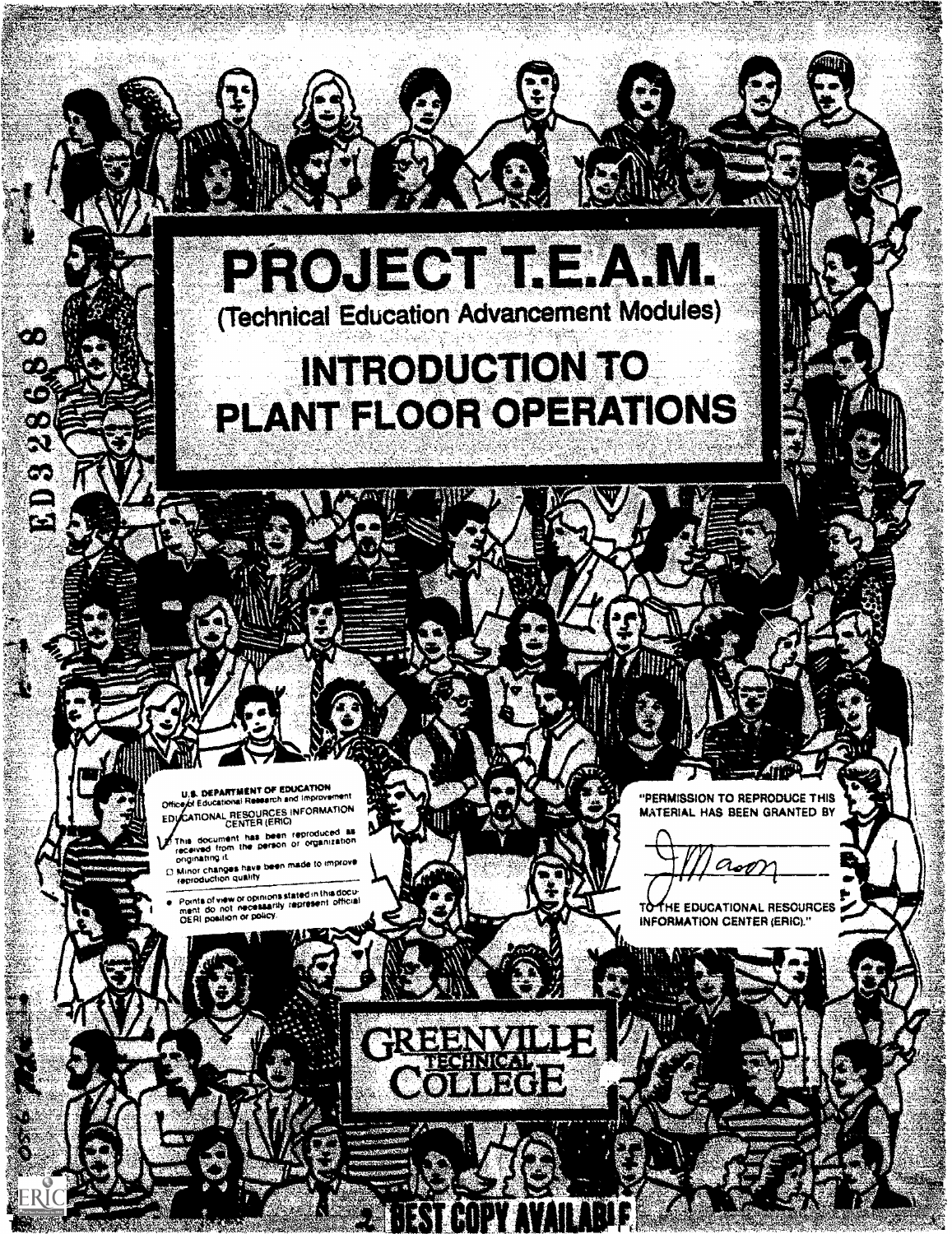## PROJECT TEAM TECHNICAL EDUCATION ADVANCEMENT MODULES

i Si

## INSTRUCTXONAL MODULE:

INARODUCTICN PO PLANT FLOOR OPERATIONS

Developed by:

aantankoittaa 117<br>H

Leii Mao

Funded by:

Cooperative Demonstration Program CFUA No. 84.199A U.S. Department of Education 1989-1990 (Federal share \$280,345 [75%) College share \$133,650 125%))

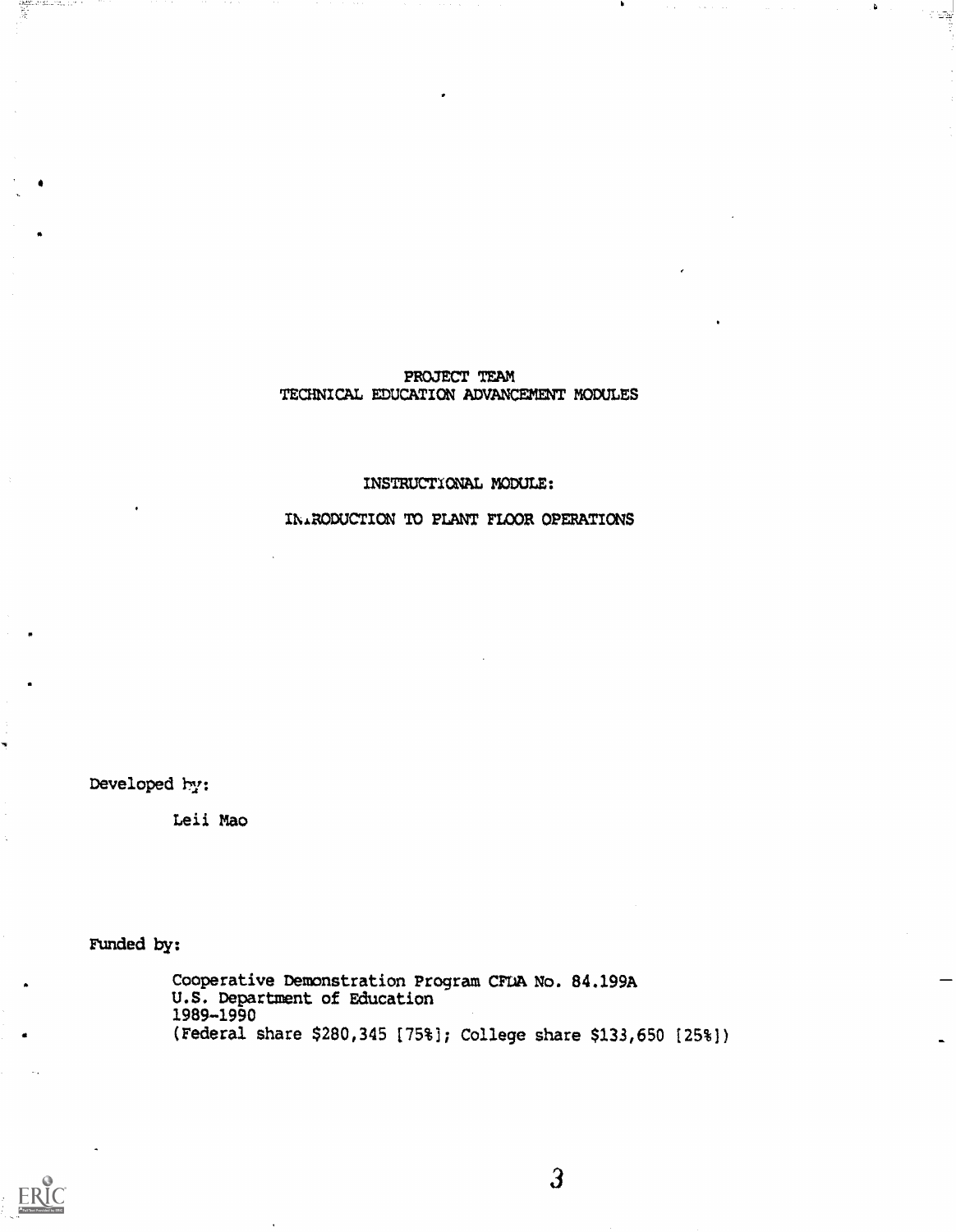#### Introduction:

The purpose of this manual is to serve as an instructional guide for the TEAM Grant module Introduction to Plant Floor Operations.

Introduction to Plant Floor Operations is a sixteen hour overview course intended to develop competencies in the following skill areas:

> Understanding the Characteristics and Components of PC Networks Computer Networking Operations Workstation Interconnection Transmission Media

Overview of Project TEAM:

Project TEAM (Technical Education Advancement Modules) is a program targeted toward the unemployed, underemployed, and existing industrial employees who are in need of upgrading basic technical competencies. The program seeks to give adequate preparatory educational opportunities in generic technical skill areas and to create a public awareness of the need for these basic skills. Curriculum content was determined by an assessment team of local industrial employers. Their evaluation resulted in the development of 15 instructional  $modules$ ; some of which may be industry specific, but most of which are applicable in and necessary to a majority of industrial settings. The modules nay be used collectively or as a separate curriculum for a specific course or courses. The material contained in each manual will serve as a student outline and as an instructor guide which may be used selectively or in its entirety.



 $\blacklozenge$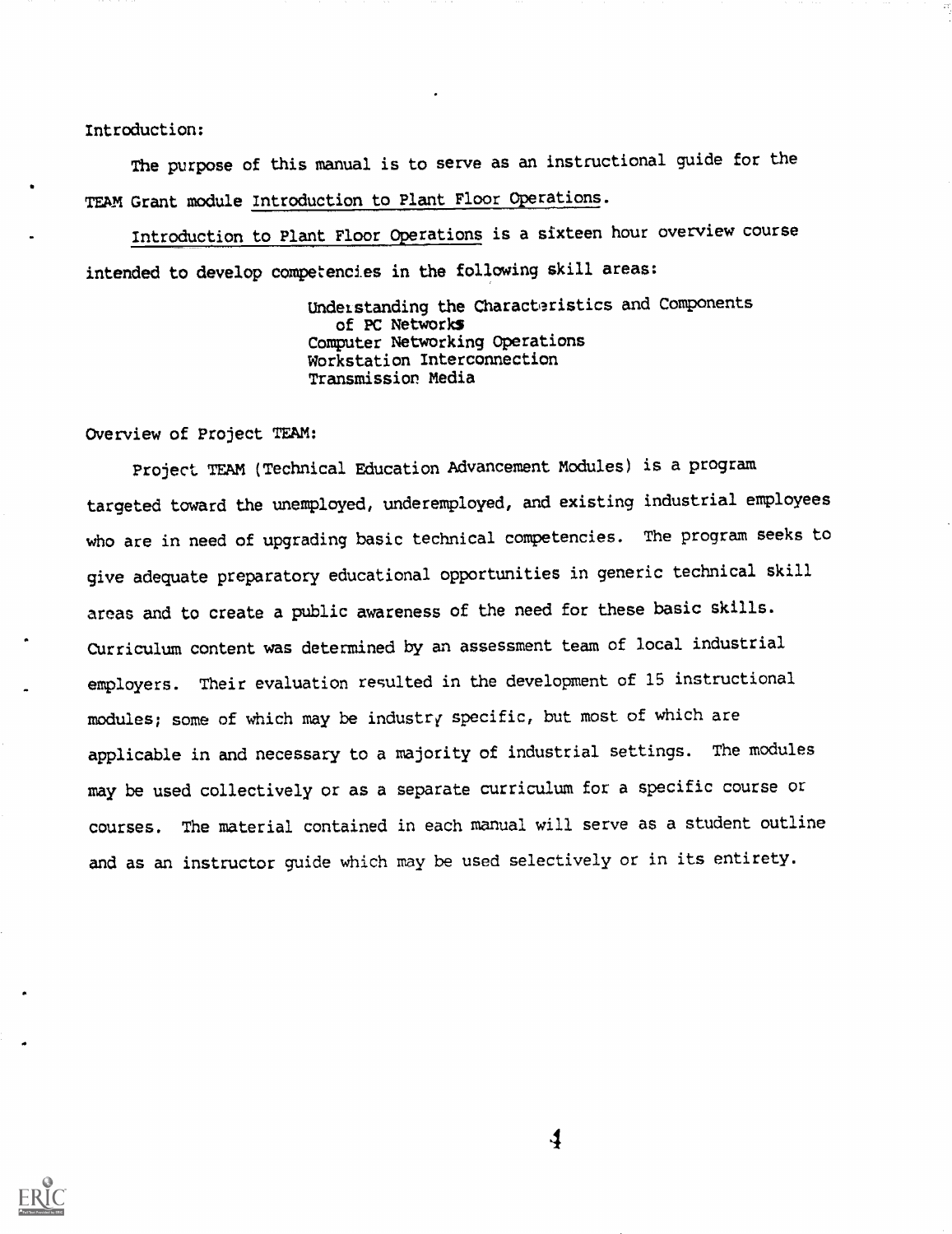#### TABLE OF CONTENT

ا <mark>پیدا ہے۔</mark> اس کے اس کا مطابق کا مطابق کا انتخاب کرتے ہیں۔<br>اقوام

## UNIT 1 - INTRODUCTION TO PC NETWORKS

- I. A DEFINITION OF PC NETWORK
	- A. WHAT IS PC NETWORK?
	- B. WHY WE NEED PC NETWORK?
	- C. CHARACTERISTICS OF PC NETWORK
- II. COMPONENTS OF PC NETWORK
	- A. WORKSTATIONS
	- B. NETWORK INTERFACE CARD
	- C. T CONNECTOR
	- D. TRANSMISSION CABLE
	- E. FILE SERVER
	- F. NETWORK OPERATING SYSTEMS
	- G. NETWORK UTILITIES
	- H. TOPOLOGY
	- I. PROTOCOLS
- UNIT 2 COMPUTER NETWORKING
	- I. INTRODUCTION TO OPEN SYSTEMS
	- II. OSI ARCHITECTURE
	- III. PROTOCOLS
	- IV. SUMMARY
- UNIT 3 PC NETWORK TOPOLOGIES
	- I. STAR TOPOLOGY
	- II. RING TOPOLOGY
	- III. BUS TOPOLOGY
	- IV. TREE TOPOLOGY
	- V. CHOICE OF TOPOLOGY

UNIT 4 - TRANSMISSION MEDIA

- I. CHARACTERISTICS OF TRANSMISSION MEDIA
- II. TWISTED PAIR
- III. COAXIAL CABLE
- IV. OPTICAL FIBER CABLE

È

 $\mathbf{r}$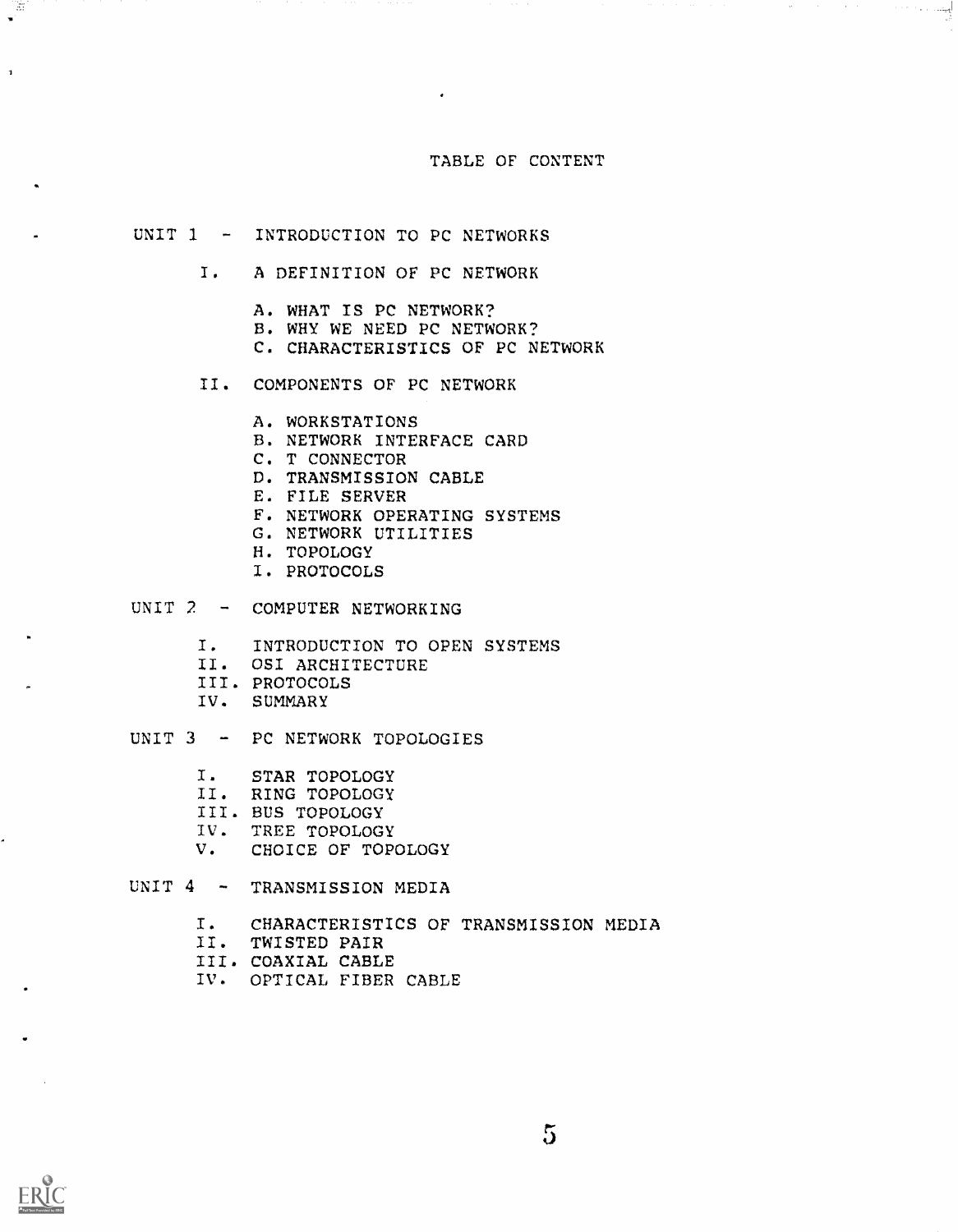C1M Certificate Program PC NETWORKS

#### UNIT I

#### INTRODUCTION TO PC NETWORKS

TIME REQUIRED: 2 Lecture Hours

REFERENCE: Local Networks, 3ri ed., Stallings, MacMillan

OBJECTIVES: With effort on your part, on completing 'Init 1 you will be able to:

1. Describe what is PC Network?

2. Explain why we need PC Network?

3. Identify and describe typical characteristics of PC Networks

4. Idencify and describe components of pc network.



لمنتجبة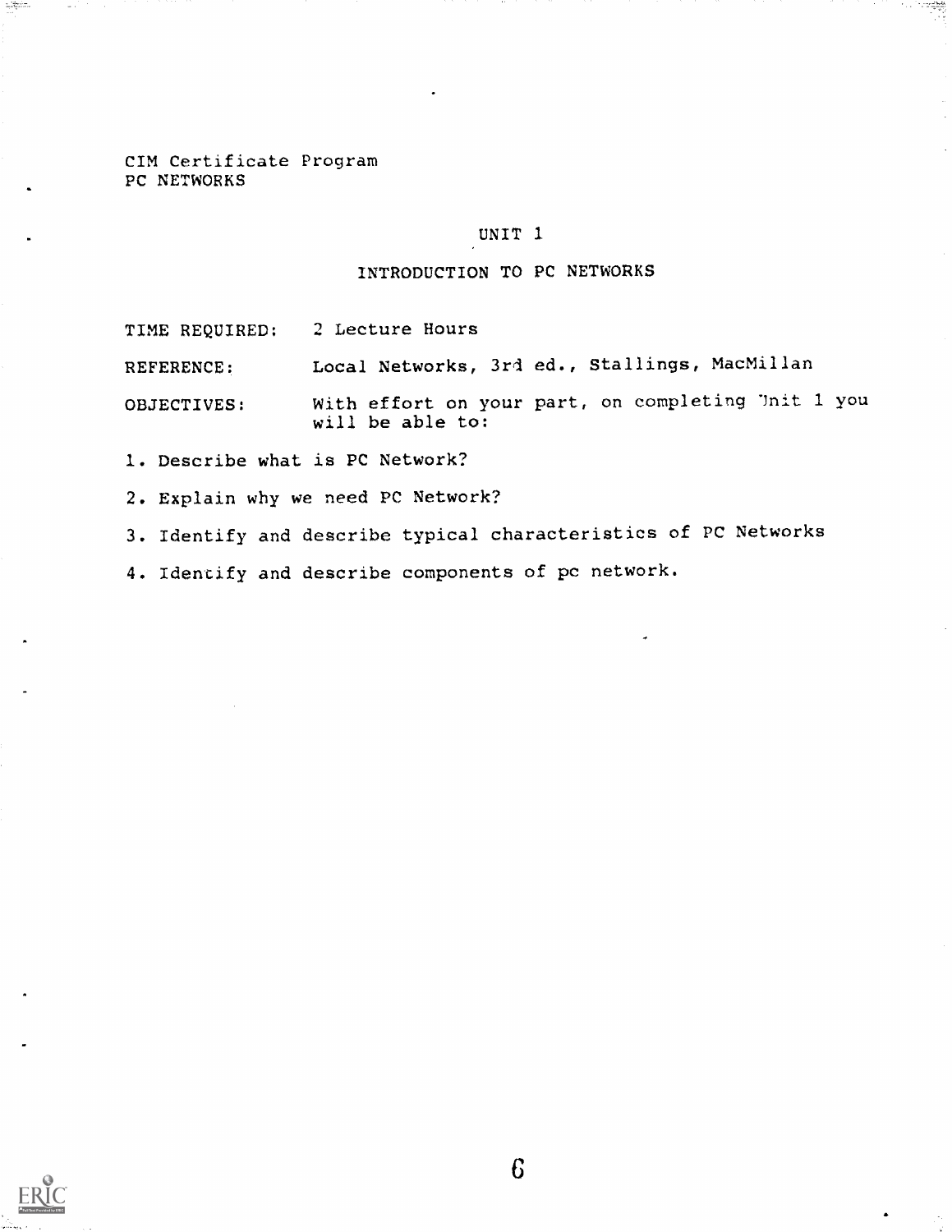## CIM Certificate Program PC NETWORKS

## UNIT 2

## COMPUTER NETWORKING

TIME REQUIRED: 8 Lecture Hours

REFERENCE: 1. Local Networks, 3rd ed., Stallings, MacMillan 2. Black'Box Corporation, The LAN Catalog

OBJECTIVES: On completing Unit 3, you will be able to accomplish the following:

- I. Describe the concept of Open Systems
- 2. Draw OSI Architecture
- 3. Discuss Protocols
	- a. physical layer
	- b. data link layer
	- c. network Layer
	- d. transport layer
	- e. session layer
	- f. presentation layer
	- g. application layer

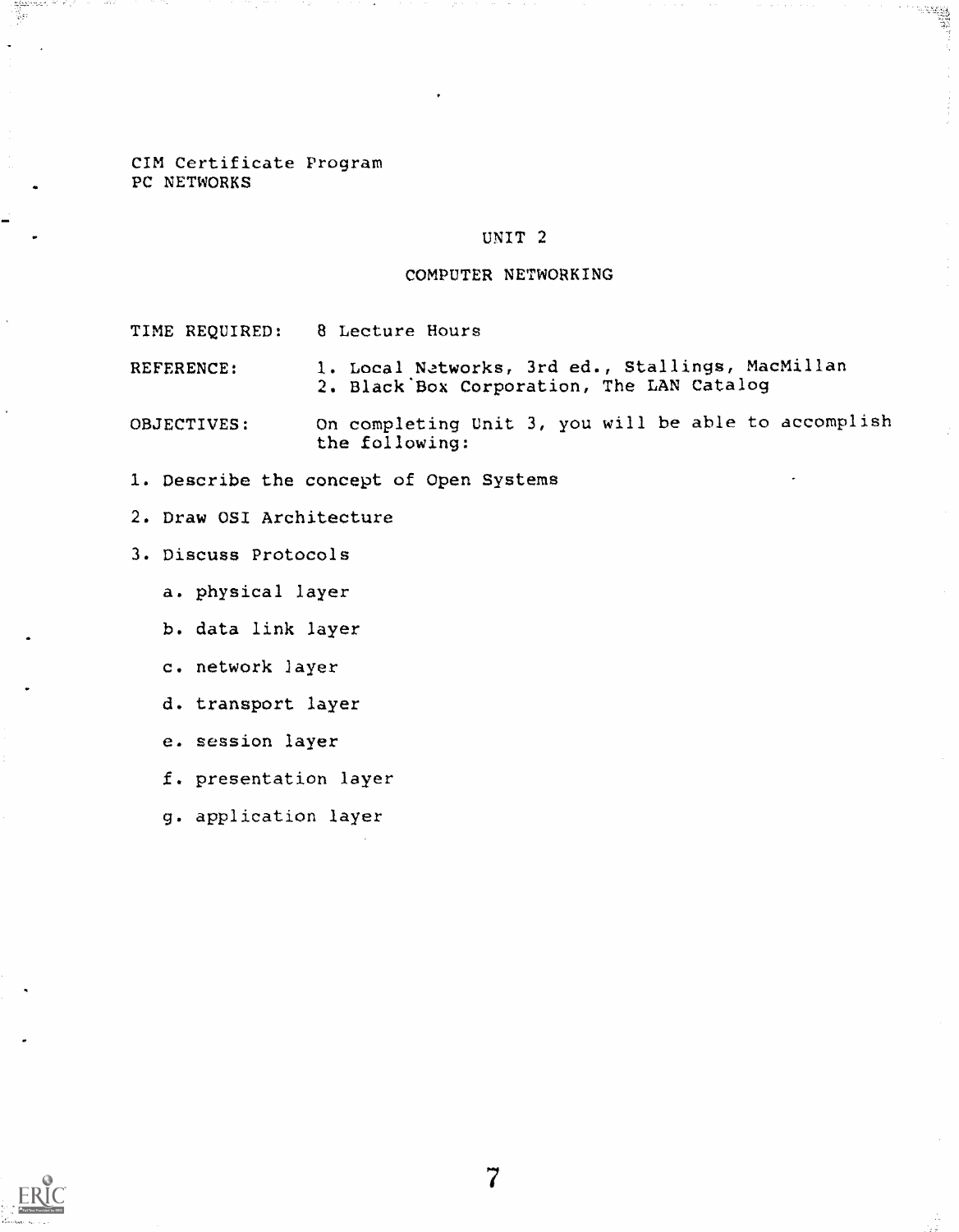## CIM Certificate Program PC NETWORKS

## UNIT 3

## PC NETWORK TOPOLOGIES

TIME REQUIRED: 3 Lecture Hours

REFERENCE; I. Local Networks, 3rd ed., Stallings, MacMillan 2. Local Area Networking with Ricrocomputers

OBJECTIVES: On completing of this unit of study, you will be able to:

I. Determine why a network topology is needed

2. Discuss the sturcture and operation of

a. the Star Topology

b. the Ring Topology

c. the Bus and Tree Topologies

3. Discuss choic of topology



a<del>n</del>ikuli ()<br>W

a 199

8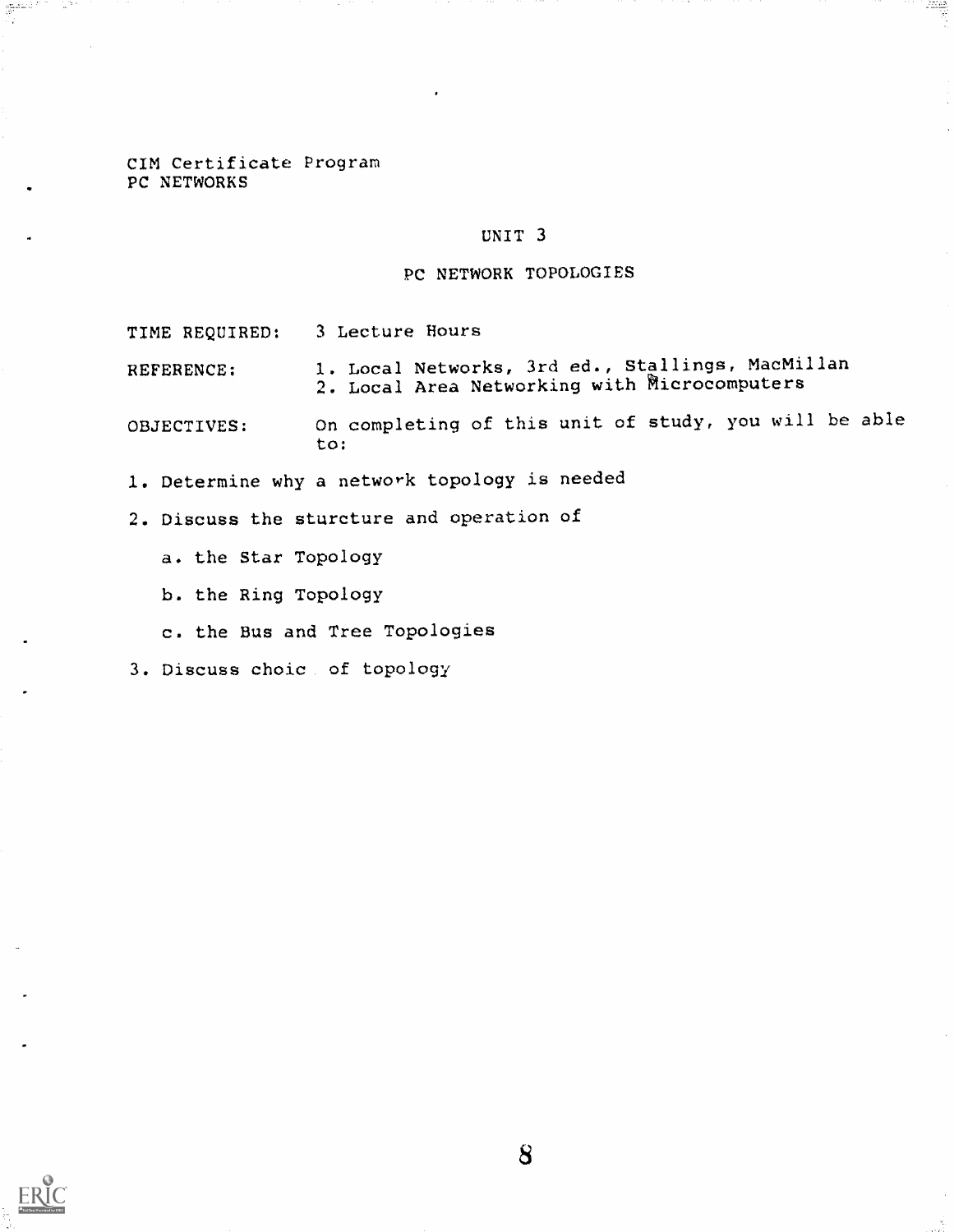CIM Certificate Program PC NETWORKS

#### UNIT 4

一度

#### TRANSMISSION MEDIA

TIME REQUIRED: 4 Lecture Periods

REFERENCE: HANDOUTS

OBJECTIVES: On completion of this unit of study, you will be able to:

1. Describe the characteristics of transmission media

 $\mathcal{D}$ 

- a. physical description
- b. transission characteristics
- c. connectivity
- d. geographic scope
- e. noise Immunity
- f. relative cost
- 2. Discuss three different types of transmission media
	- a. Twisted Pair
	- b. Coaxial Cable
	- c. Optical Fiber Cable
- 3. Discuss choice of transmission media



and Li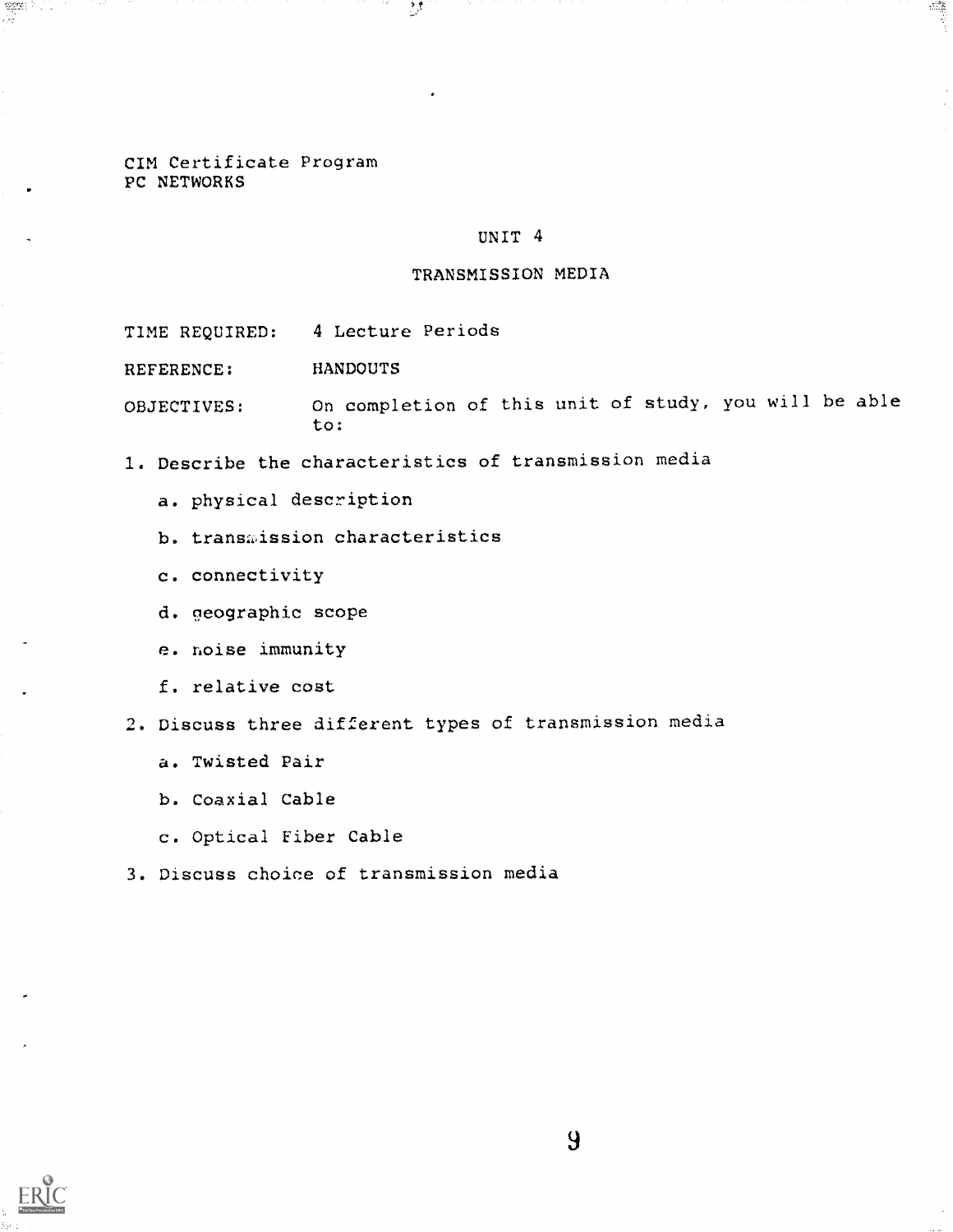UNIT 1

INTRODUCTION TO PC NETWORK

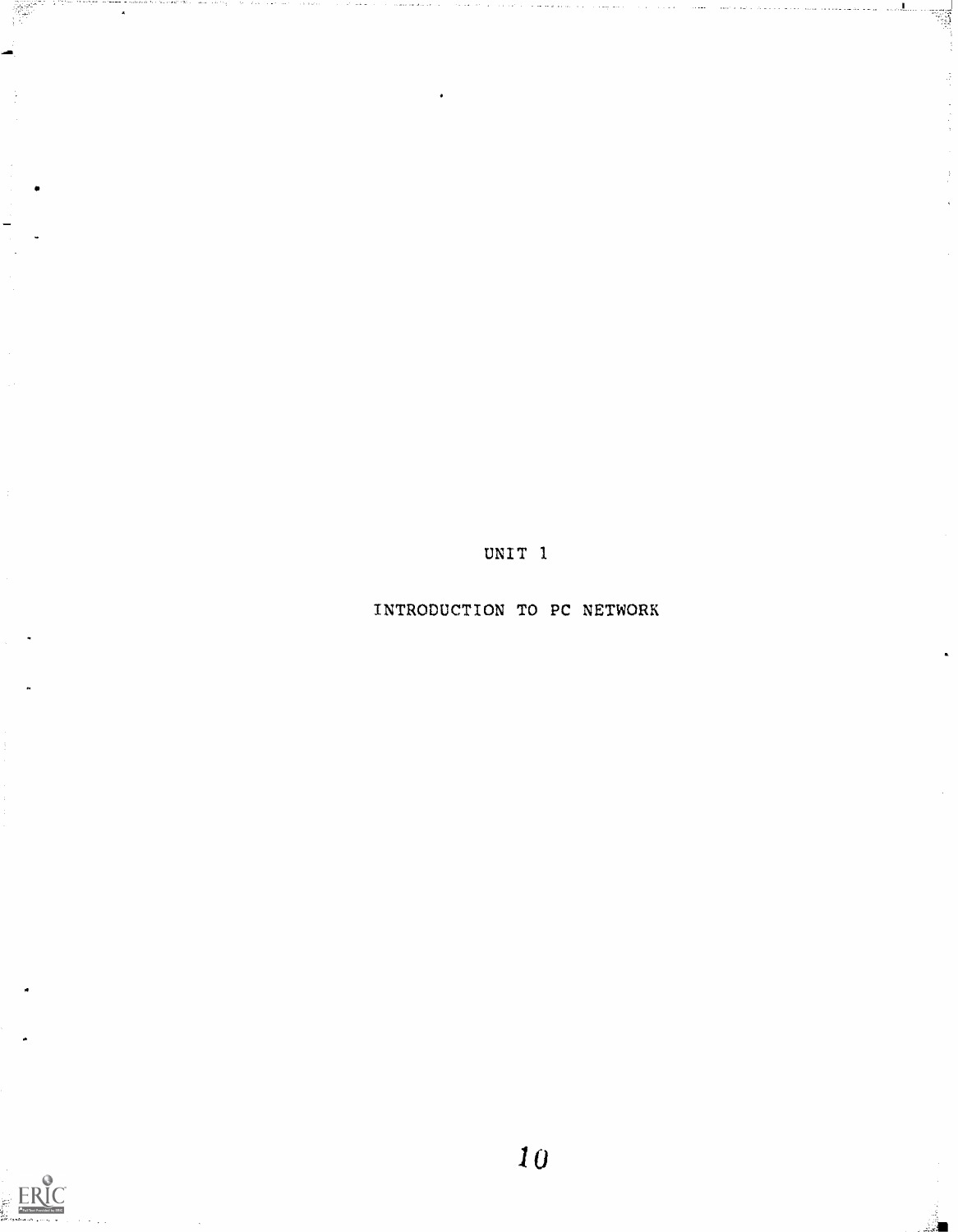## A. A DEFINITION OF PC NETWORKS

#### I. WHAT IS FC NETWORK?

A PC network is a communications network that provides interconnection of a variety of data communicating devices within a small area. It also called Local Area Network (LAN).

## II. WHY WE NEED PC NETWORK?

\* To share and exchange data between systems. \* To share expensive resoures.

## III. TYPICAL CHARACTERISTICS OF PC NETWORK

\* High data rates - 1 to 100 Mbps (Mega bits per second) \* Short distance - 0.1 to 25 Km (Kilo meter)  $\frac{x}{10}$  Low error rate  $-10$  -8 to  $10$  -11



751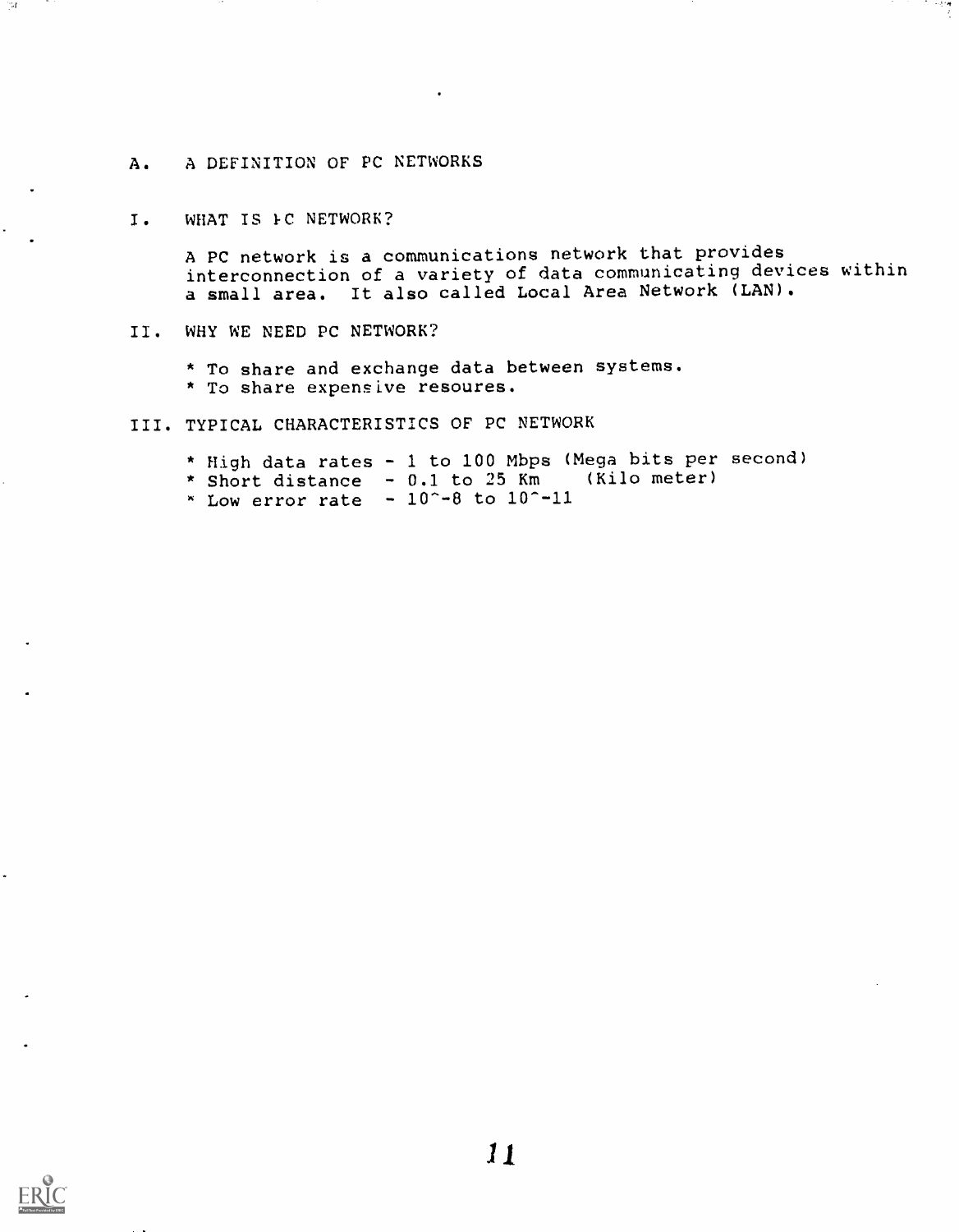## B. COMPONENTS OF PC NETWORK

#### I. WORKSTATIONS:

These including all 8086, 286, 386 base personal computers (PCs) and Apple Mac Warkstations.

#### II. NETWORK INTERFACE CARD (NIC):

The Network Interface Card will plug into one of the available slots on mother board of PC for sending and receiving messages.

#### III. T CONNECTOR:

Attached to Network Interface Card for cable connection.

#### IV. TRANSMISSION CABLE:

To network Workstations together so that message can be sent from one workstation to another. The cable varys from low cost twisted pair telophone wires to single or multichannel coaxial cable, to expensive, high performance fiber optics.

#### V. FILE SERVER:

The File Serve is the Workstation which manages the shared hard disk. In the Local Area Networks, File Server does not run application programs.

#### VI. APPLICATION SOFTWARES

To accomplish all the routine procedures like the sorting files and troubleshooting that make a system easier to use.

Application softwares such as databases, word processing, and communication software can be easily distributed to each workstation in the Network. LANs also allow important information to be easily distributed to the proper people through network utilities such as email, diagnostics softwar, and file transfer utilities.

#### VII. NETWORK OPERATING SYSTEMS (NOS)

The network operating system is usually implemented as a shell around the disk operating system; it redirects network calls.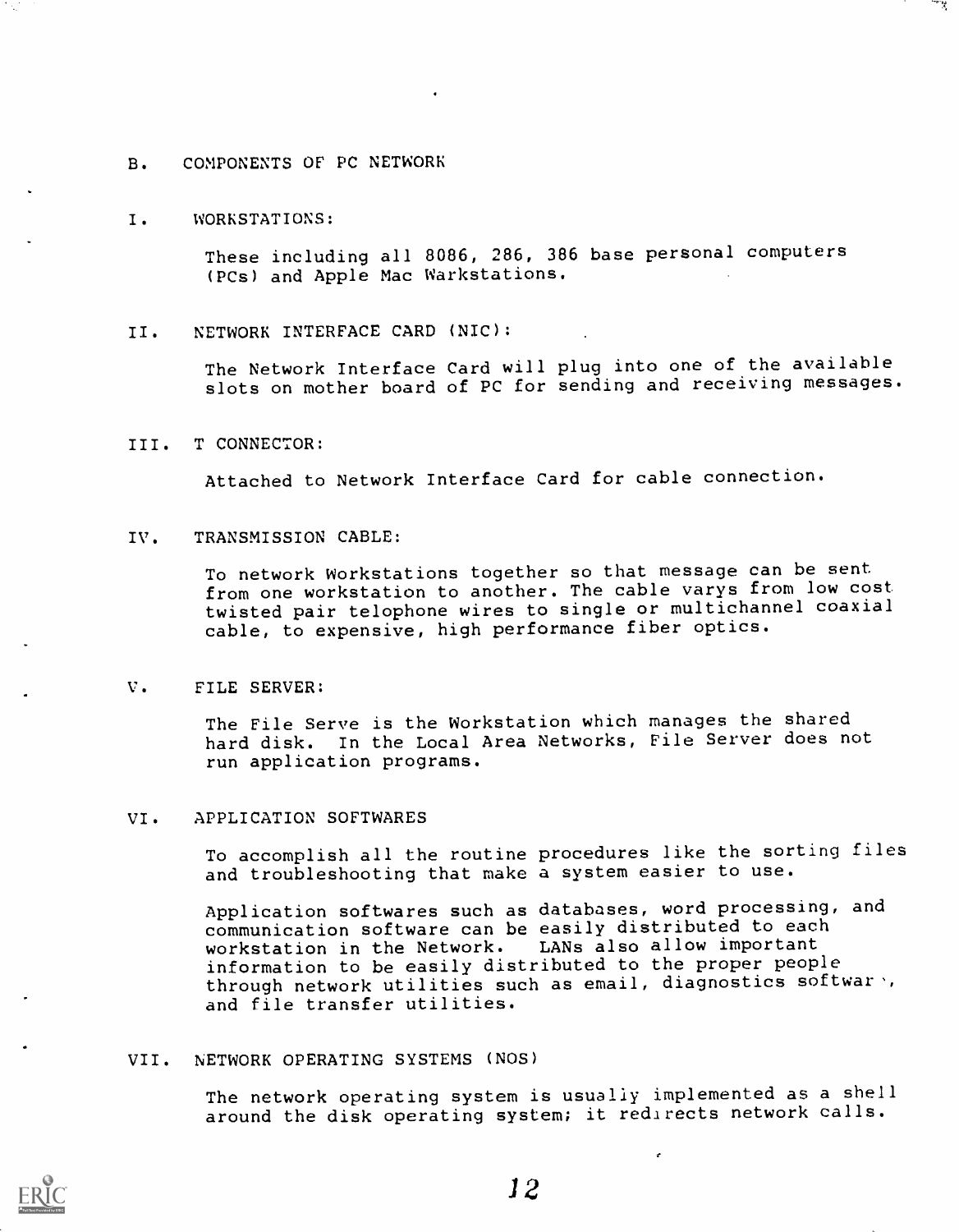## VIiI. TOPOLOGY

 $\mathbf{r}$ 

LAN cabling is arranged in a predetermined configuragion. If can be described as the physical pattern of interconnection between nodes. The most common topologies are bus, ring, and star.

W

## IX. PROTOCOLS

Formal rules and conventions governing the exchange of messages between LAN devices.

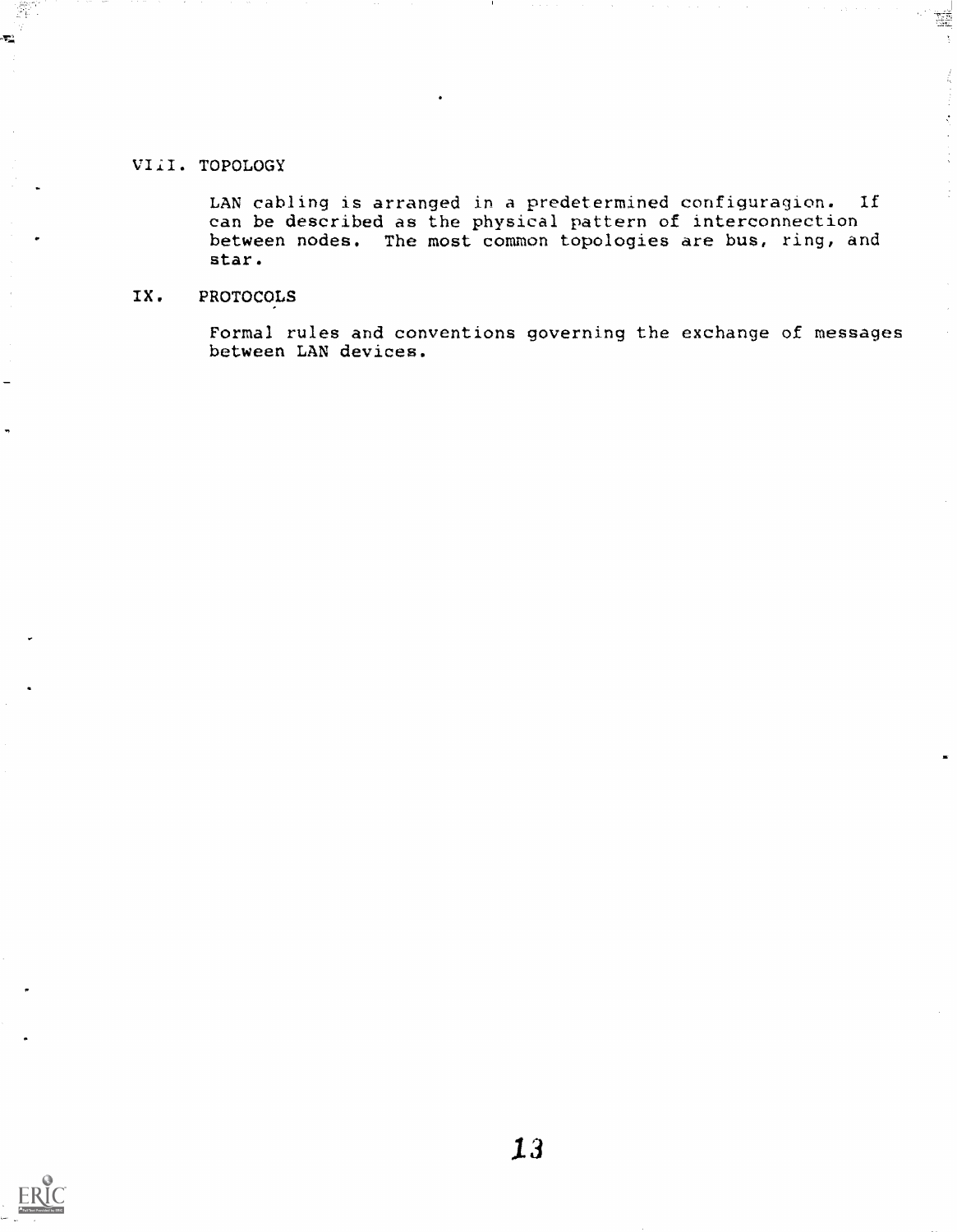UNIT 2

 $\cos\theta$ 

COMPUTER NETWORKING

 $ERIC$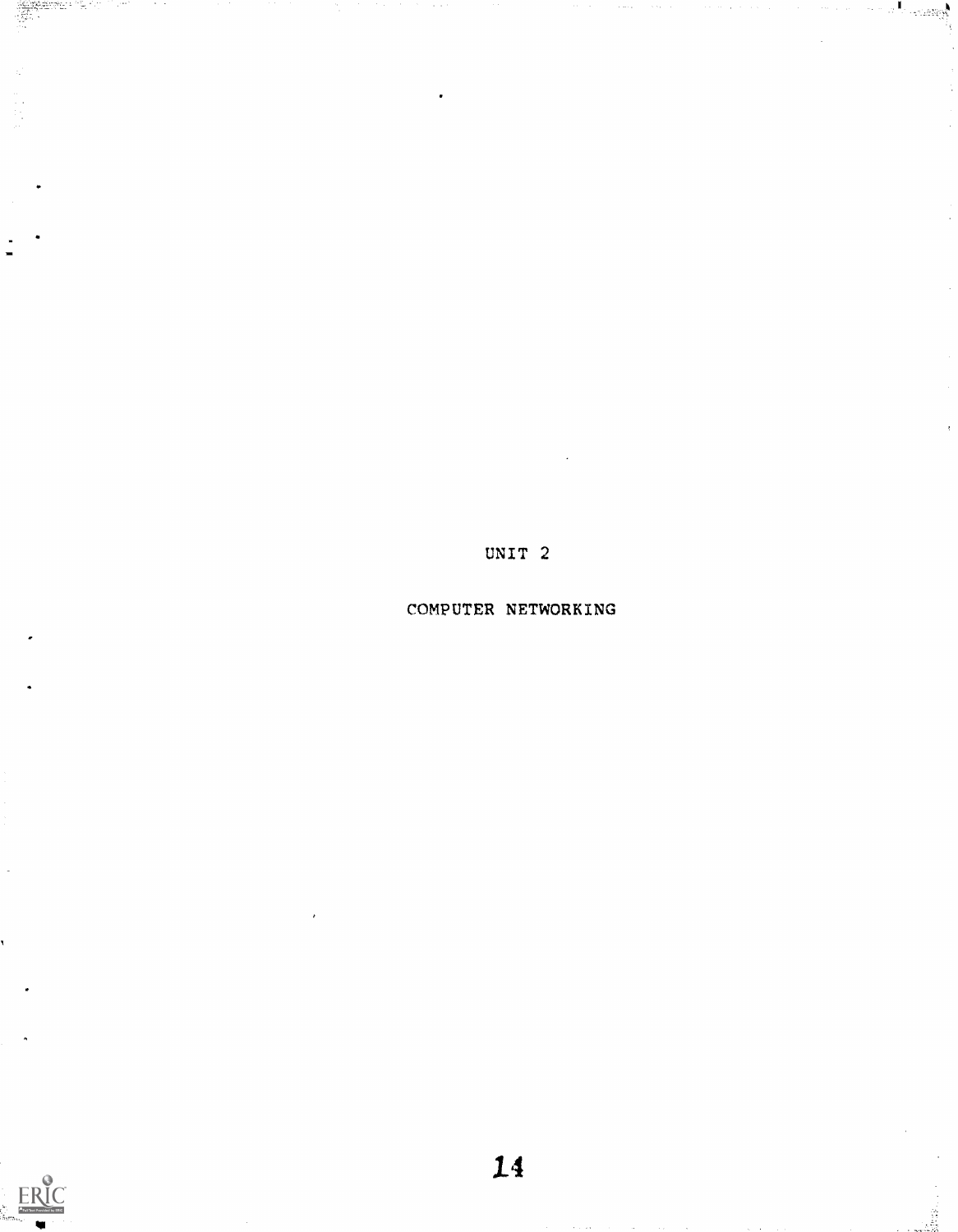### . THE CONCEPT OF OPEN SYSTEMS

In 1979, the International Standards Organization (ISO) began to develop a computer network reference model called the Open Systems Interconnection (OSI) model. It describes the general pieces that a network should contain. In the OSI model, a pieces that a network should contain. "system" consists of a computer, all of its software, and any peripheral devices attched to it.

An open system consists of a number of application, an operating system, and system software such as data mase management system and a termainal handling package. It also includes the communications software that turns a closed system into an open system. Different manufacturers will implement open systems in differnet ways, in order to achieve a product identity, which will increase their market share or create a new market. However, virtually all manufacutrers are now committed to providing communications software that Lehaves in conformance with OSI in order to provide their customers with the ability to communicate with other open systems.

## II. THE OSI MODEL

The OSI model uses a modular approach. Each module in the model represents a layer. Each layer performs a related subset of the functions required to communicate with another. It relies on the next lower layer to perform more primitive functions and to conceal the details of those functions. It pro.7ides services the next higher layer. Networking services are in the form of software functions provided by computer programs in each layer.

Figure X illustriates the OSI model in a system for it to communicate. Of course, it takes two to communicate, so the same set of layered functions must exist in two systems. Communication is achieved by having the corresponding ("peer") layers in two wystems communicate. The peer layers communicate by means of a set of rules, or conventions, known as protocol.

#### III. THE KEY ELEMENTS OF A PROTOCOL

The key elements of a protocol are:

- \* Syntax: the form in which information is exchanged (format, coding).
- \* Semanitcs: the interpretation of control information for coordination and error handing.
- \* Timing: The sequence in which control events occur.

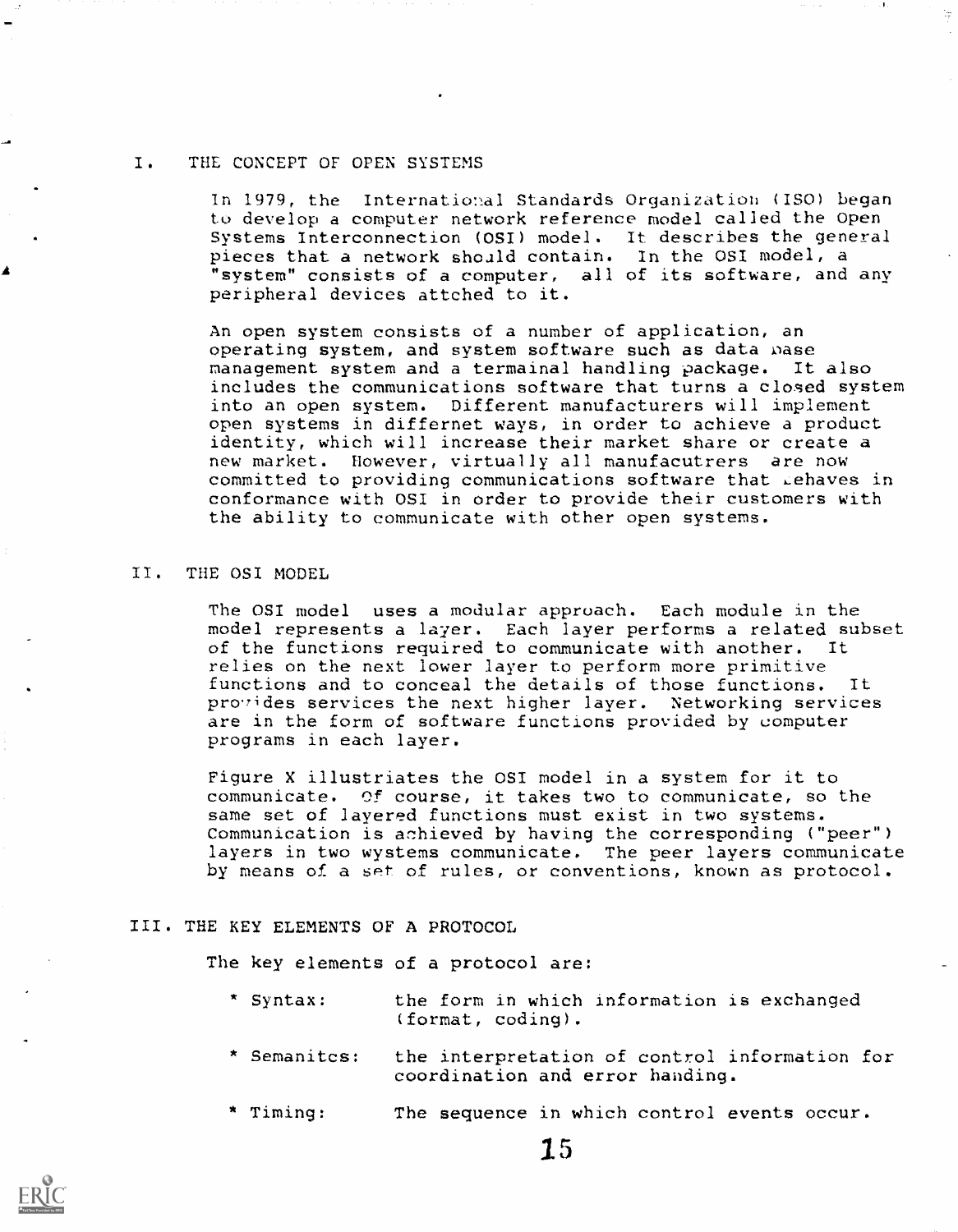#### IV. PROTOCOLS

(1; Physical Layer

The physical layer provides for transmission and reception of bit streams across tra smission medium. The most common standard in use today is RS-232-C.

The physical layer has four major characteristics

\* Mechanical

The mechanical characteristics pertain to the point of demarcation. Typically, this is a pluggable connector. RS-232-C specifies a 25-pin connector, so that up to <sup>25</sup> separate wires are used to connect the two device.

Electrical

The electrical characteristic have to do with the voltage levels and timing of voltage changes, These characteristics determine the data rates and distances that can be achieved.

\* Functional

The functional characteristics specify the functions that are performed by assigning meaning to various signals. For RS-232-C, and for most other physical layer standards, this is done by specifying the function of each the pins in the connector.

 $*$  Procedural

The procedural characteristics specify the sequence of events for transmitting data, based on the functional characteristics. For  $\tilde{R}S-232-C$ , the use of the various pins is defined.

(2) Data Link Layer

Data link layer provides for the reliable transfer of data across the physical link (link establishment), error detection, simple correction flow control, handling of multiple links.

(3) Network Layer

Network link provides for message blocking, higher forms of error recovery, association of network and physical address, internetwork routing, and also responsible for establishing, maintaining, and terminating connections.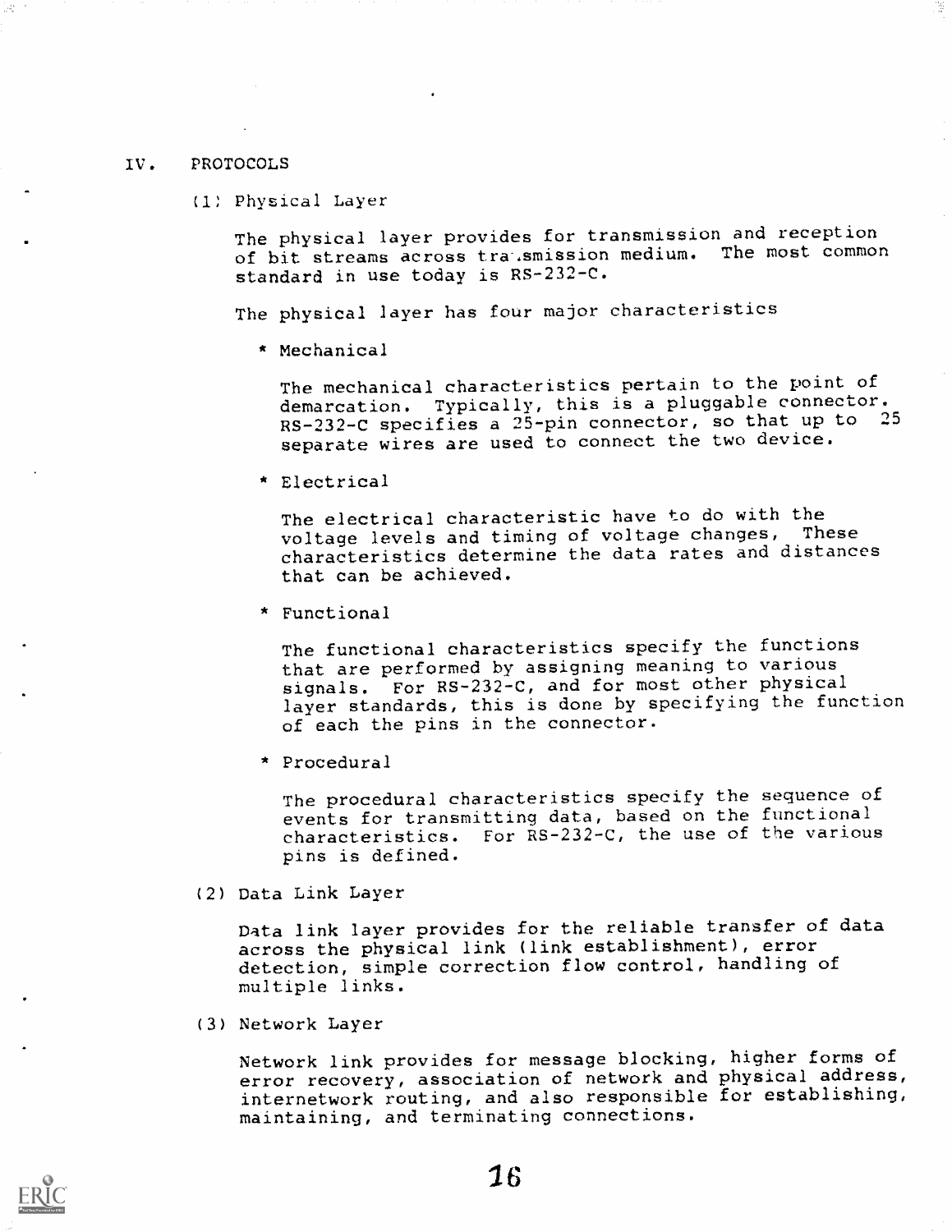Layers 4 and above of the OSI model are generally referred to as the higher layers. Protocols at these levels are end-to-end and not concerned with the details of the underlying communications facilities.

(4) Transport Layer

Provides reliable, transparent transfer of data between end points; network management; and provides end-to-end high level error recovery and flow control at network level.

(5) Session Level

Provides the control structure for communication between applications; establishes, manages, and terminates connections (sesions) between cooperating applications; queuing or buffering of received data; and recovery of terminated seeions.

(6) Presentation Level

Performs generally useful conversions on data or code to provide a standardized application interface and to provide common communications services; example: encryption, text compression, reformatting.

(7) Application Level

Provides services to the users of OSI environment; examples: transaction server, file transfer protocol, management of relationship between communications process and application program being served.

#### V. SUMMARY

Table 3-1 is organized in the OST hierarchical stack to help you visualize the software and hardware components of various Local Area Networks. At the top of the stack you find application software (such as databases, word processing, and communications software). You will also find network utilites such as email, diagnostics software and file-transfer utilities. The network operating system (NOS) is usually implemented as a shell around the disk operating system; it redirects network calls. The NOS shell specifies the way the application program talks to the lower level networking protocols. This may be done with a standard interface such as NetBIOS or a proprietary interface wuch as NOVELL SPX.

Most network operating systems implement transport and network protocols in main memory. These protocols may also be implemented on the network interface card for expecially fast performance.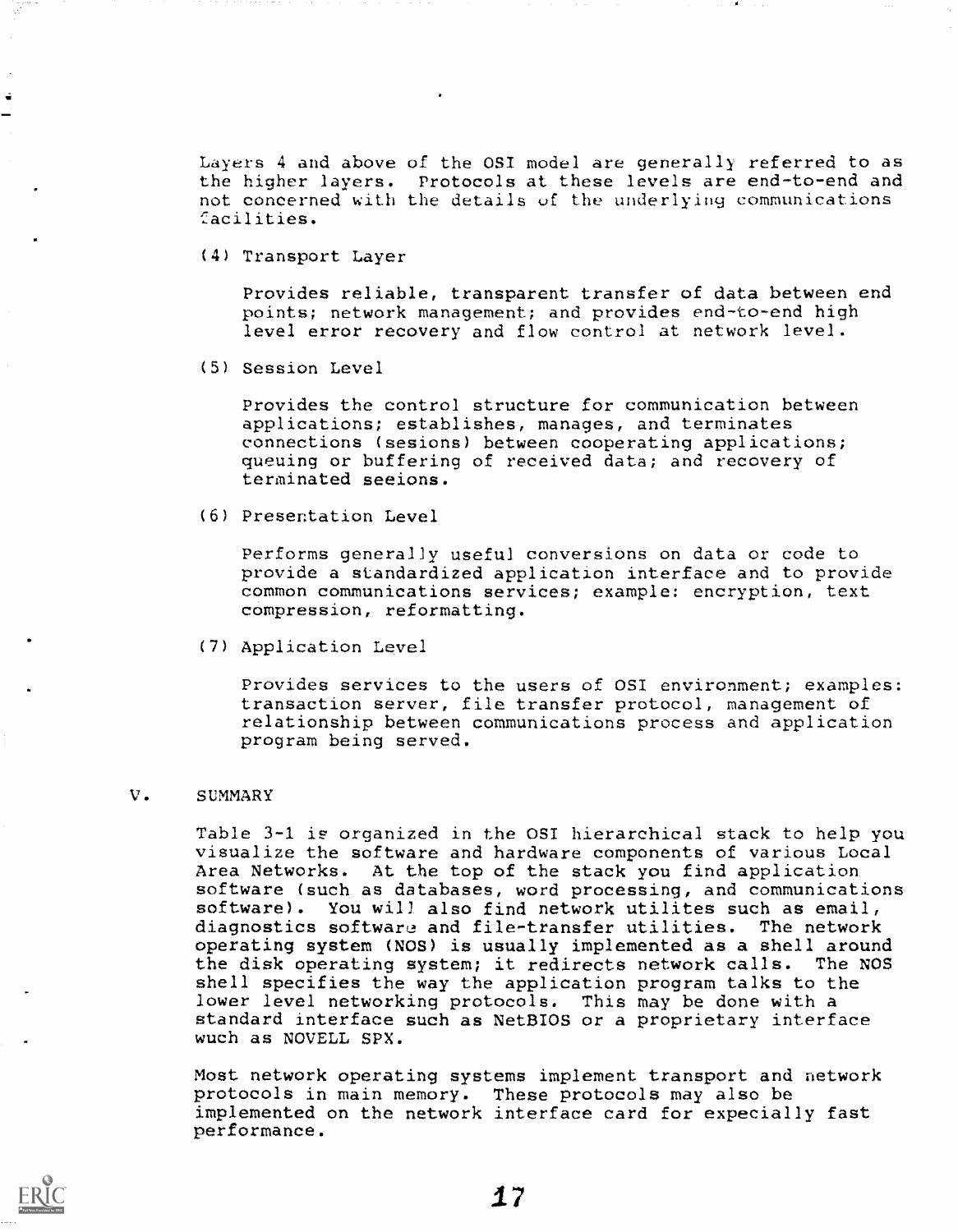Most network interface cards implement the two bottom layers of the protocol stack - the datalink and the physical.

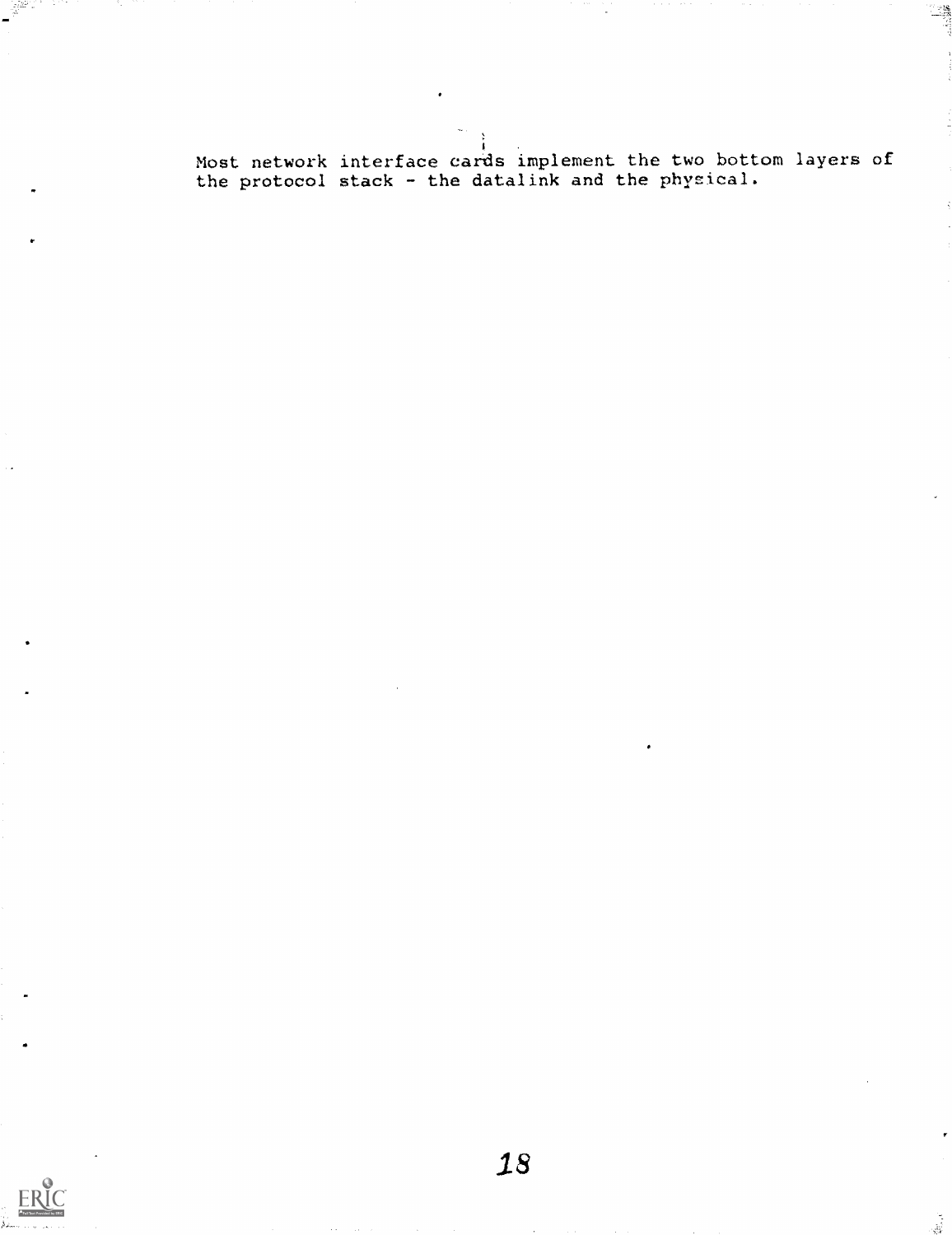UNIT 3

I

ş

PC NETWORK TOPOLOGIES



 $\zeta$  .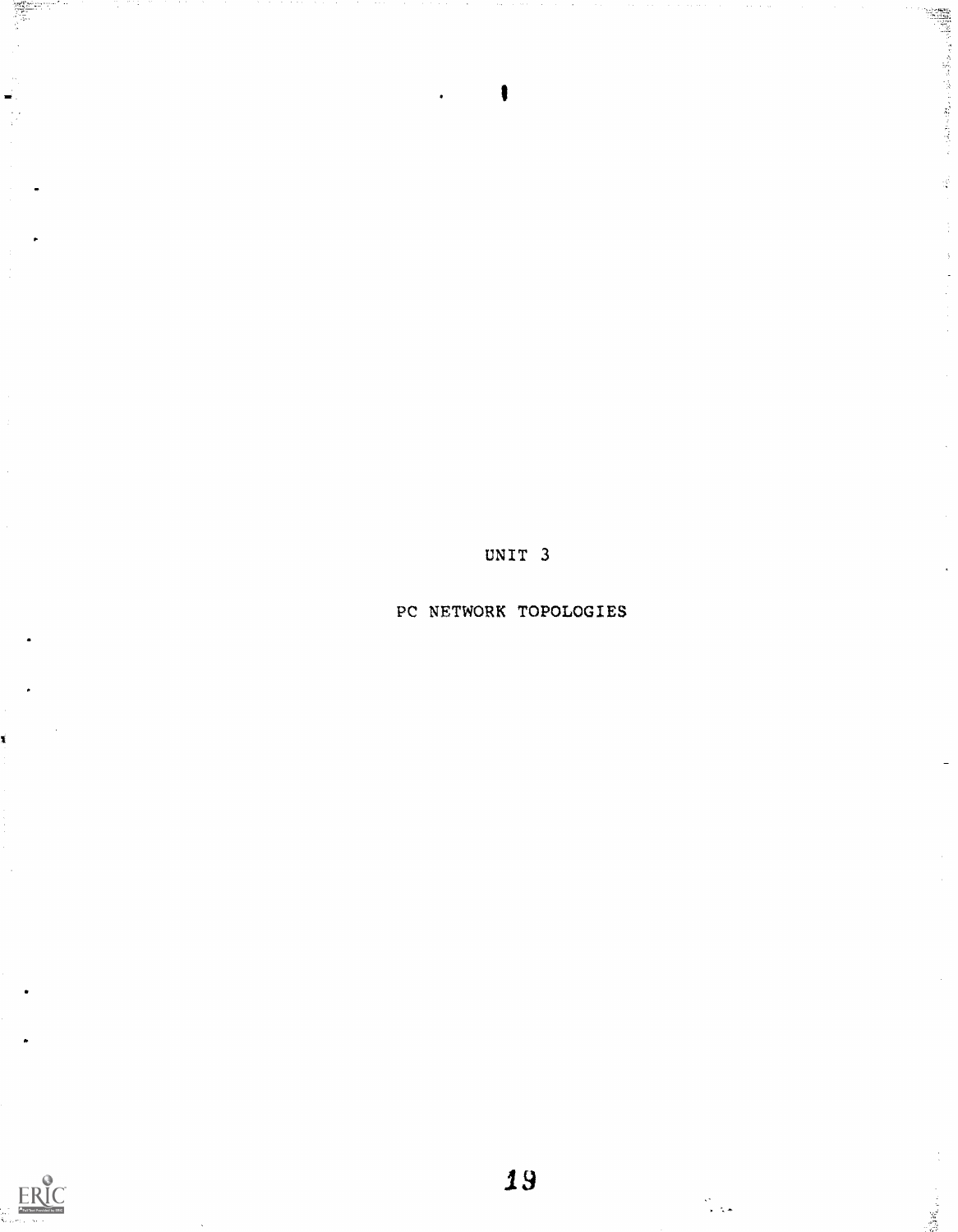## I. WHY A NETWORK TOPOLOGY IS NEEDED

The term "topology" refer to the way in which workstation of the network are interconnected. The goal of network topology is to find the most economical and efficient way to connect workstation togethewr. Network topology not only provide adequate capacity to handle user demands also maintain system reliability and keep delay low.

#### II. PC NETWORK TOPOLOGIES

(a) The Star Topology

In the star topology, each workstation is connected by a point-to point link to a common central device (Figure 4-1). Communication between any two workstations is via circuit switching. For a workstation to transmit data, it must first sent a request to the central switch, asking for connection to some destination station. Once the circuit is set up, data may be exchanged between the worktwo stations as is they were connected by a dedicated point-to-point link.

(b) The Ring Topology

In the ring topology, the pc network consists of a set of repeaters joined by point-to-point links in a closed loop. Hence each repeater participates in two links (Figure 4-2). The repeater is a comparatively simple device, capable of receiving data on one link and transmitting it, bit by bit, on the other link as fast as it is received, with no buffering at the repeater. The links are unidirectional; that is, data are transmitted in one direction only, and all oriented in the same way. Thus data circulate around the ring in one direction.

(c) The Bus Topology

With the bus topology, the communications network is simply the transmission medium - no switches and no repeaters. All workstations attach, through appropriate hardware interfacing, directly to a linear transmission medium, or bus. A transmlission from any workstation propagates the length of the medium and can be received by all other workstations.

Because all nodes on a bus share a common transmission link, only one workstation can transmit at a time. Some form of access control is required to determine which workstation may transmit next.

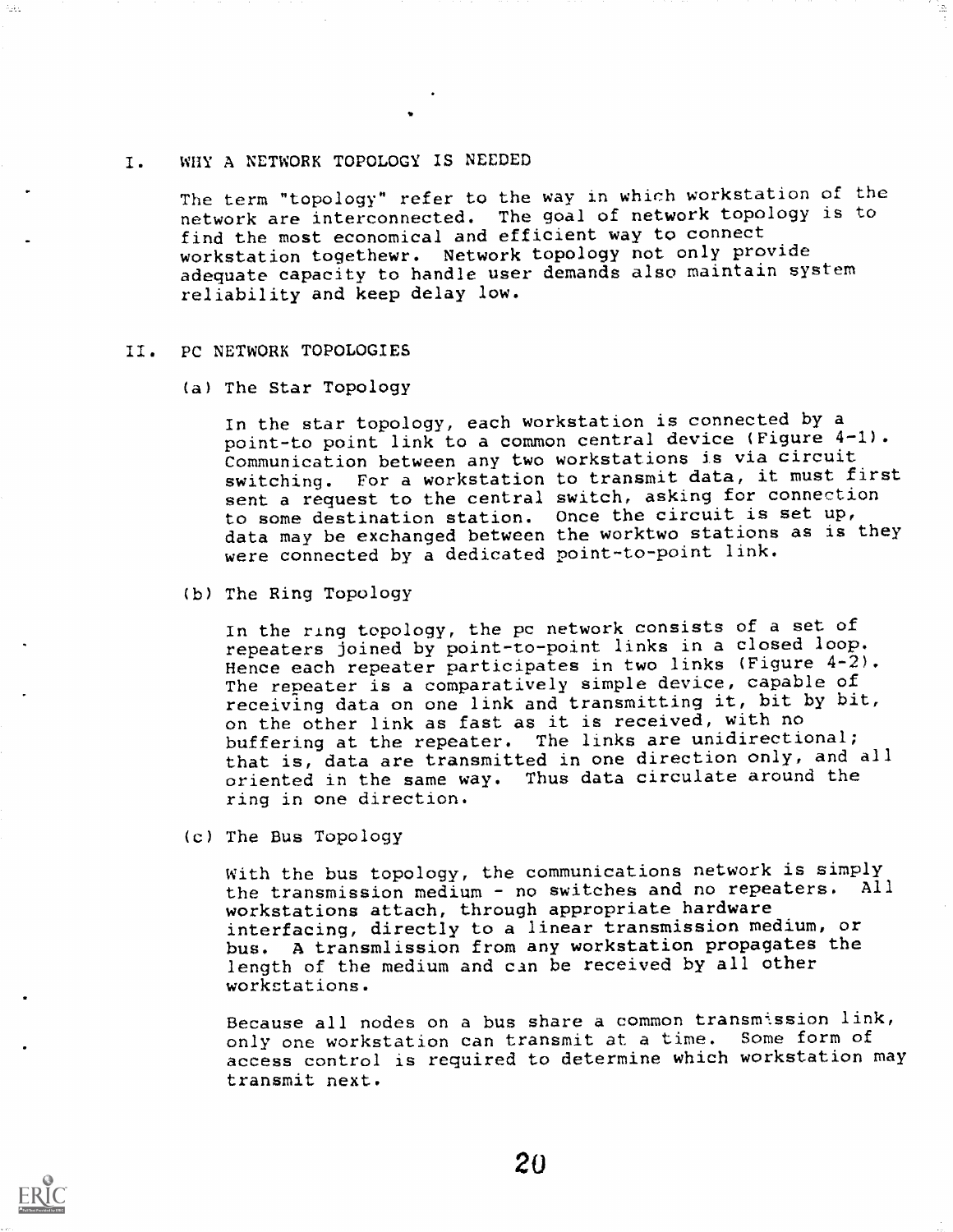#### III. CHOICE OF TOPOLOGY

The choice of topology depends on a variety of factors, including reliability, expandability, and performance.

(a) Bus Topology

The bus topology appears to be the most flexiable one. It is able to handle a wide range of workstation, in terms of number of workstation, data rates, and data types. Expansion and reconfiguration of a bus network are easy. A new or relocated device may be connected to the nearest convenient network access point with little disruption of the network. Connecting microcomputers and devices from different manufacturers is difficult because all devices must accept the same forms of address and date. Performance of bus topology is excellent under ligh load but it may degrade rapidly as load increase. Over all speaking, bus topology is a good choice for small network with low traffic.

(b) Ring Topology

Very high speed links can be used between the repeaters of a ring. Hence, the ring has the potential of providing the best throughout of any topology. There are practical limitations, in terms of numbers of devices and variety of data types. Add or delete workstations from a ring is moderately easy. System modification costs are relatively low. Expansion disrupts the sylkstem. Performance under heavy traffic remains stable with less increase in delay and degradation of service than other networks. Transmission delays are long, however, even under light traffic. Failure in a workstation or in the channel causes the system failure because of the interdependence of workstations. Locating a failed repeater is difficult.

(c) Star Topology

The star topology, using circuit switching, is the best way to integrates voice with data services. It lends itself well to low-data-rate (<64 kbs) devices. The star topology is good for terminal-intensive requirements because of the minimal processing burden that it imposes on the attached devices.

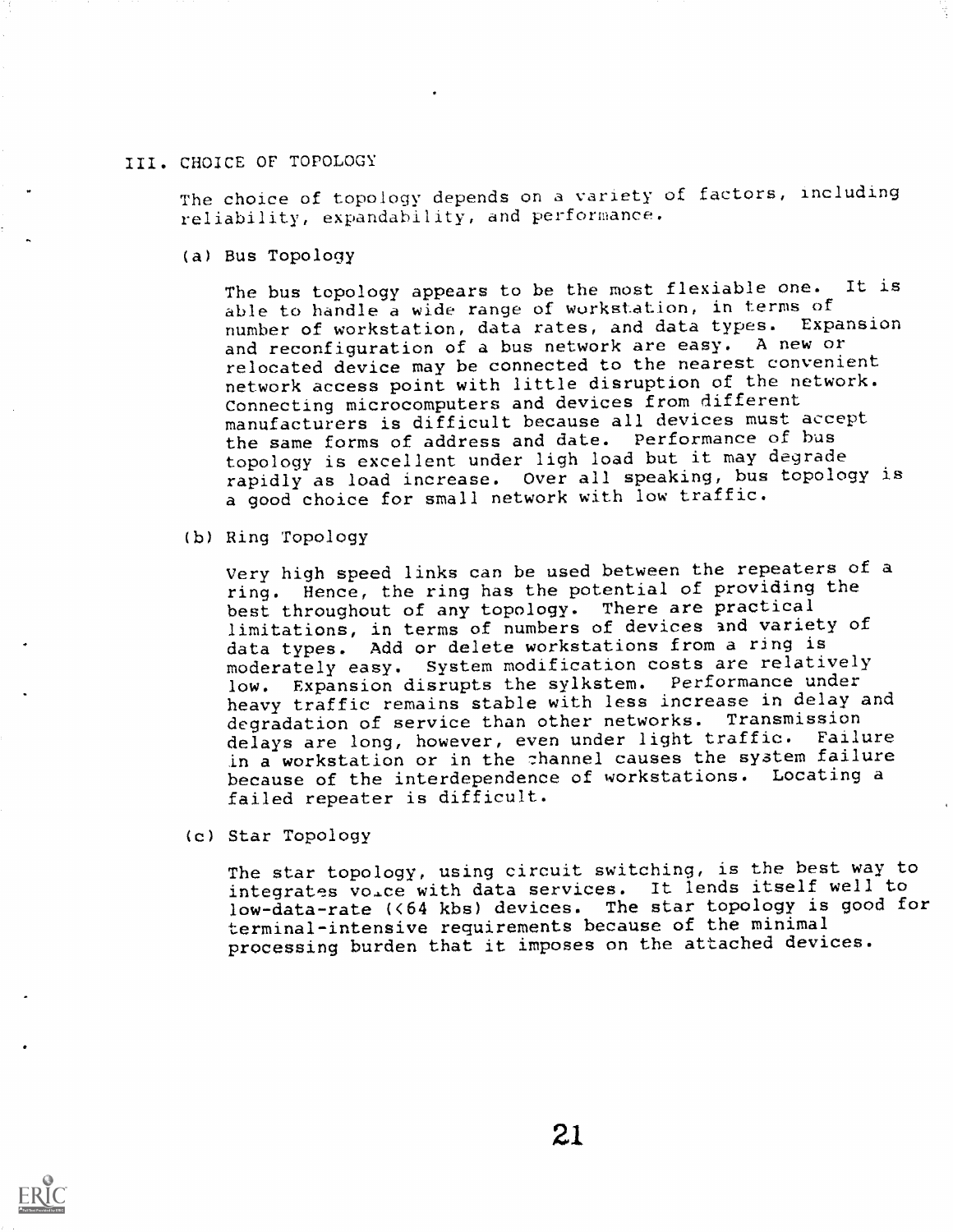UNIT 4

TRANSMISSION MEDIA



 $\tilde{\mathcal{M}}_{\mathcal{G}}$ W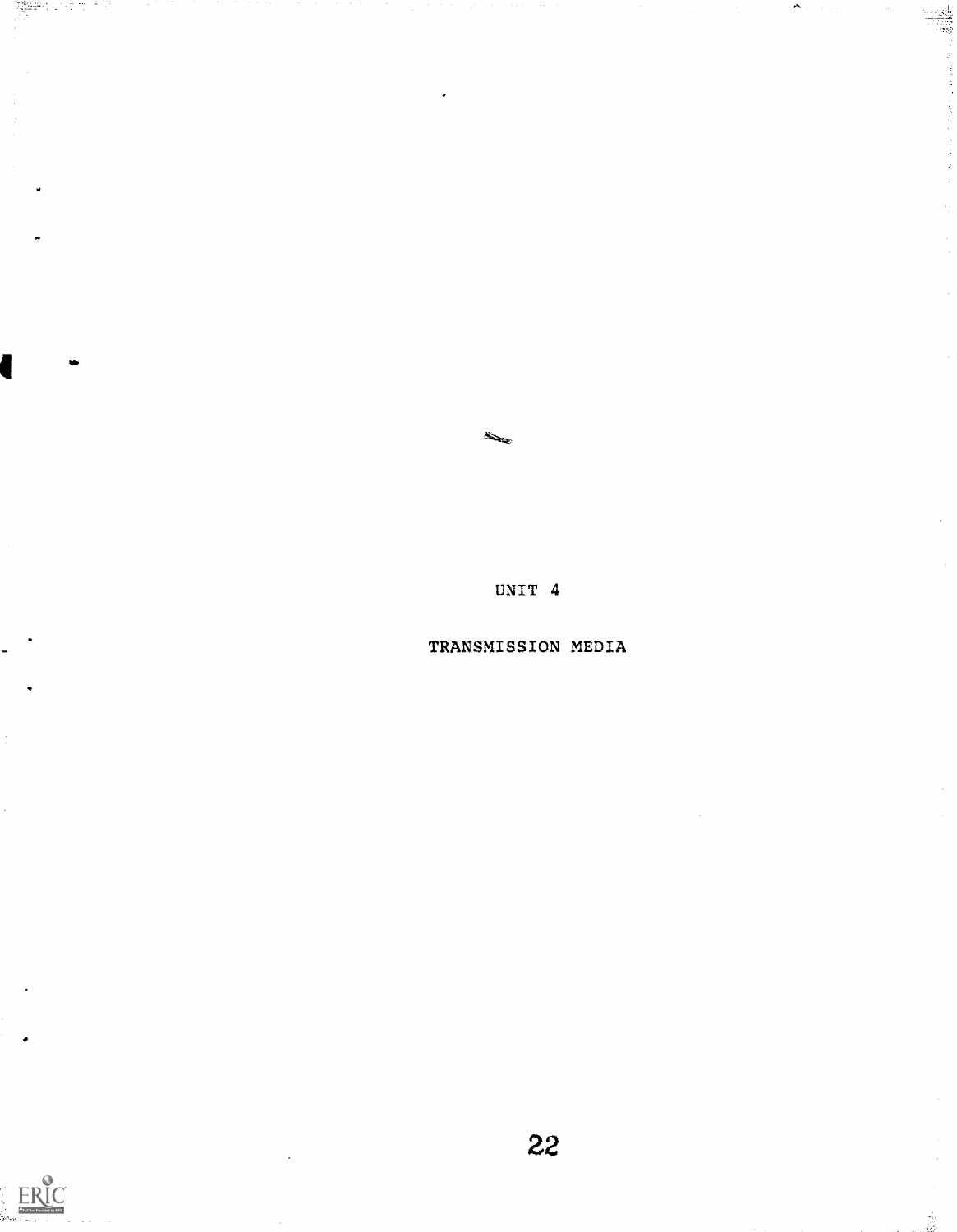#### I. CHARACTERISTICS OF TRANSMISSION MEDIA

The transmission media is the physical path between a point-topoint link between two devices in a network. Point-to-point link are used in the ring topology to connect adjacent repeaters, and in the star topology to connect deveices to the center switch. The three basic types of transmissin media are:

- \* Twisted Pair
- \* Coaxial Cable
- \* Optical Fiber Cable

Each medium will be described by a set of characteristics. The characteristics are:

- \* Physical description: the nature of the transmission medium.
- \* Transmission characteristics:

include whether analog or digital signaling is used, modulation technique, capacity, and the frequency range over which transmission occurs.

\* Application:

include point-to-point or multipoint and the maximum distance between points on the network.

\* Noise immunity:

resistance of medium to contamination of the transmitted data.

\* Relative cost:

based on cost of components, installation, and maintenance.

II. TWISTED PAIR - The most common transmission medium

Physical Description

A twisted pair consists of two insulated copper wires usually 22 to 24 gauge. The twisting of the individual pairs minimizes electromagnetic interference between the pairs.

Transmission Characteristics

Twisted pairs may be used to transmit both analog and digital signals. For analog signals, amplifiers are required about every 3 to 4 miles. for digital signals, repeaters are used every I to 2 miles.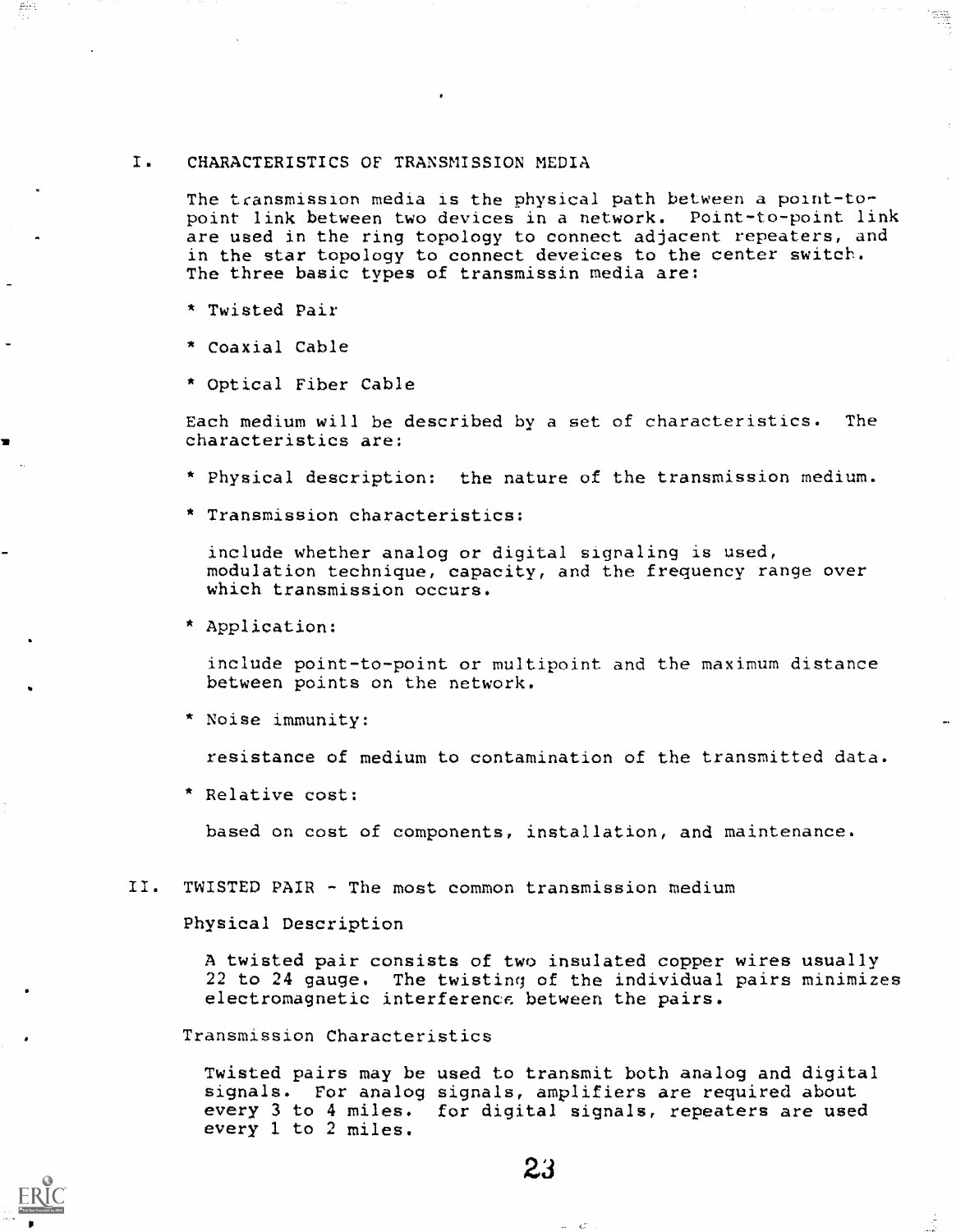The most common use of twisted pair is for analog transmission of voice at 4000 Hz. Digital data may be transmitted over an analog voice channel using a modem. It is also possible to use digital or baseband signaling on a wire pair. Bell offers a Tl circuit using twisted pair which handles 24 voice channels for an aggregate data rate of 1.544 Mbps. Higher data rates, depending on distance, are possible.

Æ.

#### Application

Twisted pair can be used for point-topoint and multipoint applications where low speed, low demand devices are interconnected. Twisted pair is typically used in star, bus, and ring topologies within a single building or just a few buildings.

#### Noise Immunity

Compared to other guided media, twisted pair is limited in distance, bandwidth, and data rate. The medium is quite susceptible to interference and noise because of its easy compling with electromagnetic fields. Noise Immuinity can be as high or higher than for coaxial cable for low frequency trnasmission. However, above 10 to 100 KHz, coaxial cable is typically soperior.

## Cost

Twisted pair is less expensive than either coaxial cable or fiber in terms of cost per foot. However, because of its connectivity limitations, installation costs may approach that of other media.

## III. COAXIAL CABLE - The most versatile transmission medium.

Physical Description

There are two types of coaxial cable curretly in use for local network applications: 75-ohm cable, which is the standard used in cable TV (CATV) systems, and 50-ohm cable, which is used exclusively for digital trnasmission.

#### Transmission Characteristics

Coaxial cable provides a high bandwidth for high data rate communication networks. The relationship bandwidth and data transmission rate can bc assumed by 1 Hz per bps for rates of 5-Mbps and above and 2 Hz per bps for lower rates. For example, a 5-Mbps data rate can be achieved in G-MHz TV channel, whereas a 4.8-Kbps modem might use about 10-Khz.

24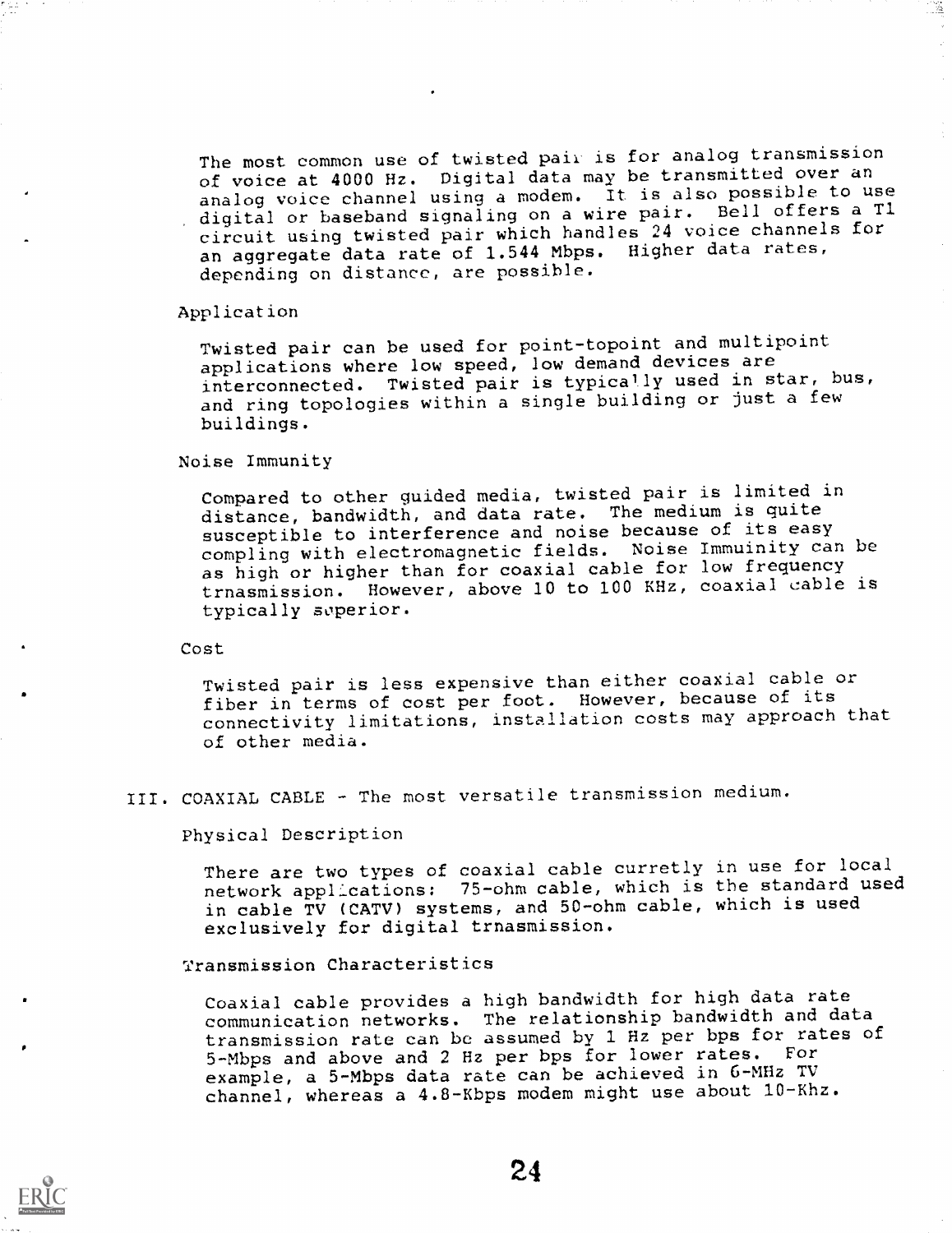#### Application

In most respects, coaxial cable is similar to twisted pairs. Coaxial cable are frequently used for bus networks. In high speed transmission  $(50-\text{Mbps})$ , digital or analog, the maximum distance for coaxial cable is limited to about 1 mile. Because of the high data rate, the physical distance between signals on the bus is very small. Hence very little attenuation or noise can be tolerated before the data are lost.

#### Cost

The cost of installed coaxial cable falls between that of twisted pair and optical fiber.

#### IV. OPTICAL FIBER

Physical Description

An optical fiber is a thin, flexible medium capable of conducting an optical ray. Various glasses and plastics can be used to make optical fibers.

An optical fiber cable has a cylindrical shape and consists of three concentric sections: the core, the cladding, and the jacket. The core is the innermost section, and consists of one or maore very thin fibers made of glass or plastic. Each fiber is surrounded by its own cladding, a glass or plastic coating that has optical properties different from those of the core. The outermost layer, surrounding one or a bundle of cladded fibers, is the jacket. The jacket is composed of plastic and other materials layered to protect against moisture, abrasion, crushing, and other environmental dangers.

Transmission Characteristics

Optical fiber can perform a data transmission rate in giga (10 to the 9th power) bits per second with very low error rates. The electrical signals are translated into light pulses by <sup>a</sup> modulator, transmitted over the fiber by a ligh source, and detected and converted back to electrical signals by photoelectric diodes.

Two different types of light source are used in fiber optic systems: the light-emitting diode (LED) and the injection laser diode (ILD). The LED is less costly, operates over a great<br>temperature range, and has a longer operational life. The ILD temperature range, and has a longer operational life. is more efficient and can sustain greater data rates.